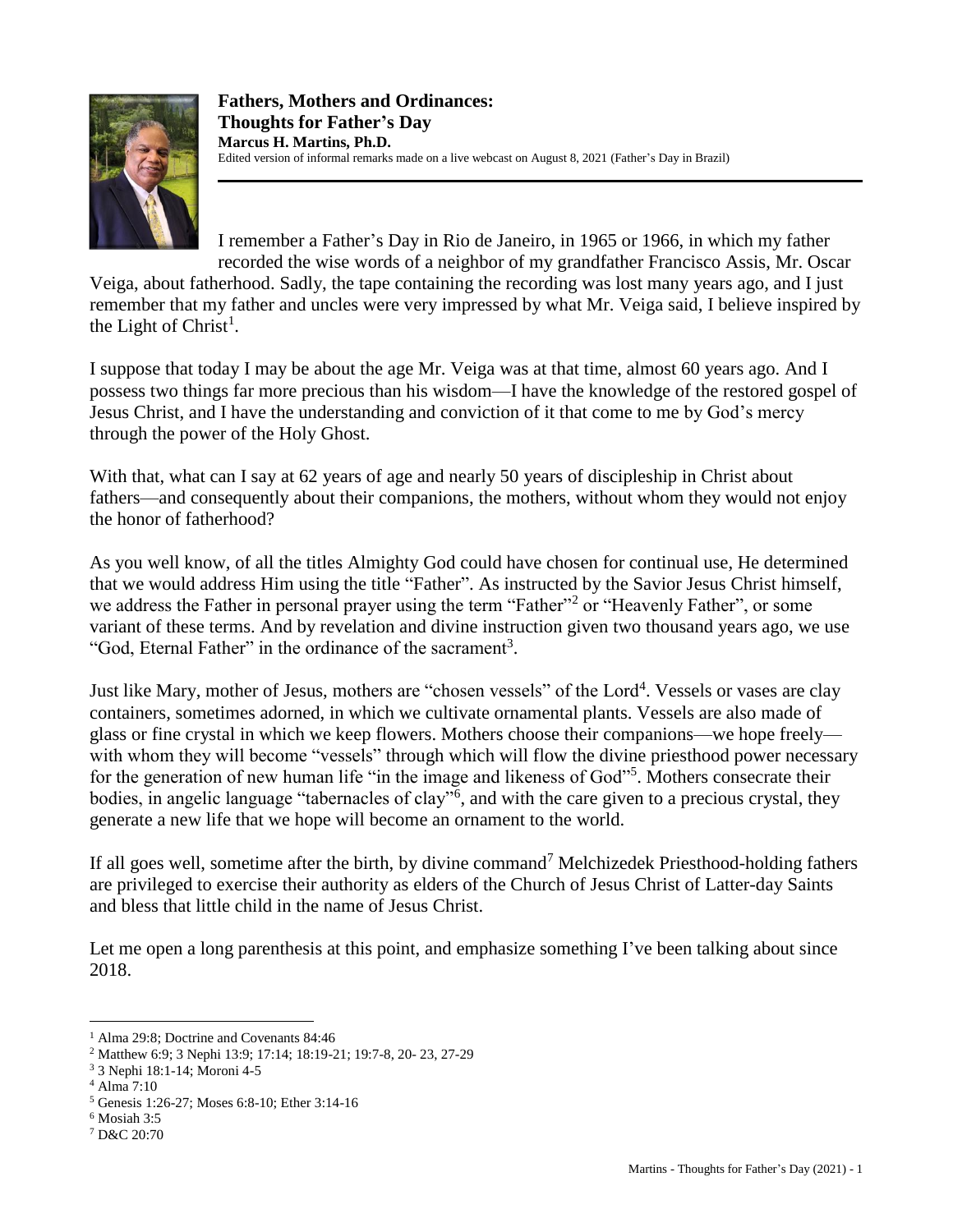Please do not change the names of the divine ordinances. Do not use man-made terms to describe ordinances revealed by God. The Prophet Joseph Smith taught that "ordinances instituted in the heavens ... are not to be altered or changed"<sup>8</sup>, and since I am in my home and not in an official church meeting, let me expand on this teaching and suggest that not even the names of the ordinances should be changed, except by divine revelation to those chosen and ordained to serve as prophets, seers, and revelators<sup>9</sup>.

I see a growing number of people calling the blessing of little children a "presentation" and the sacrament "communion." No doubt they do this with good intentions, as they wish to use language familiar to their relatives and friends who belong to other churches. However, I say that by doing so, we lose a precious missionary opportunity. By using the language from other churches, we induce our relatives and friends to wrongly conclude that the Church of Jesus Christ of Latter-day Saints is "more or less equal" to their churches.

On the other hand, when we use official language, which is based on scriptures and divine revelations, we generate curiosity. We lead our relatives and friends to ask, "*What is this? What is this 'blessing' of a little child?*" And then the Holy Spirit can begin to work on those people's minds until it convinces them to ask us about it. And if we have good sense, we will simply respond, "*God exists, and he is a perfectly loving Father. So, just as in Biblical times, he called prophets in our day and sent messengers from heaven to bring back to earth the power that Jesus Christ used to bless little children 2000 years ago. And God commanded us to use that power today to continue blessing little children*."

If that person is one of the Lord's "elect"<sup>10</sup> she may ask, like King Lamoni in the Book of Mormon, "*What is this power?*" <sup>11</sup> or else similarly to King Lamoni's father, "*What is a prophet? And how and when did God give this command regarding little children?*" <sup>12</sup>. And again, if we have common sense, we'll simply respond, "*Look, I really want to share with you everything I know about this. And I will*  be honored if you accept my invitation to meet with missionaries of the Church of Jesus Christ of *Latter-day Saints. These are young men and women who have received the divine call to officially teach about these things you are asking me*."

I close my parenthesis here, although I could talk more about how unofficially changing the names of ordinances may open a "crack in the door" of apostasy.

Returning to fathers and mothers, we can assume that the blessing given by priesthood authority to a little child<sup>13</sup> would be the earthly and mortal version of a heavenly and eternal blessing that we surely would have received before departing from the safety and fullness of divine light of our premortal home, a departure that made us forget perhaps millions of years of glorious experiences and memories obtained in the presence of our Heavenly Father and Mother.

Now, here on mortal earth, we need to gain precious experiences and memories in the presence of our earthly fathers and mothers. Sadly, millions of children do not have this opportunity, and even among latter-day saints we see situations where fathers and mothers, due to inexperience or past trauma, do not exercise this divine calling in the ideal way decreed by God.

 $\overline{a}$ 

- <sup>11</sup> Alma 18:20
- <sup>12</sup> Alma 22:5-6

<sup>8</sup> *Teachings of Presidents of the Church—Joseph Smith*, p.417

<sup>9</sup> D&C 21:1-5; 28:1-7

<sup>10</sup> D&C 29:7

<sup>13</sup> D&C 20:70